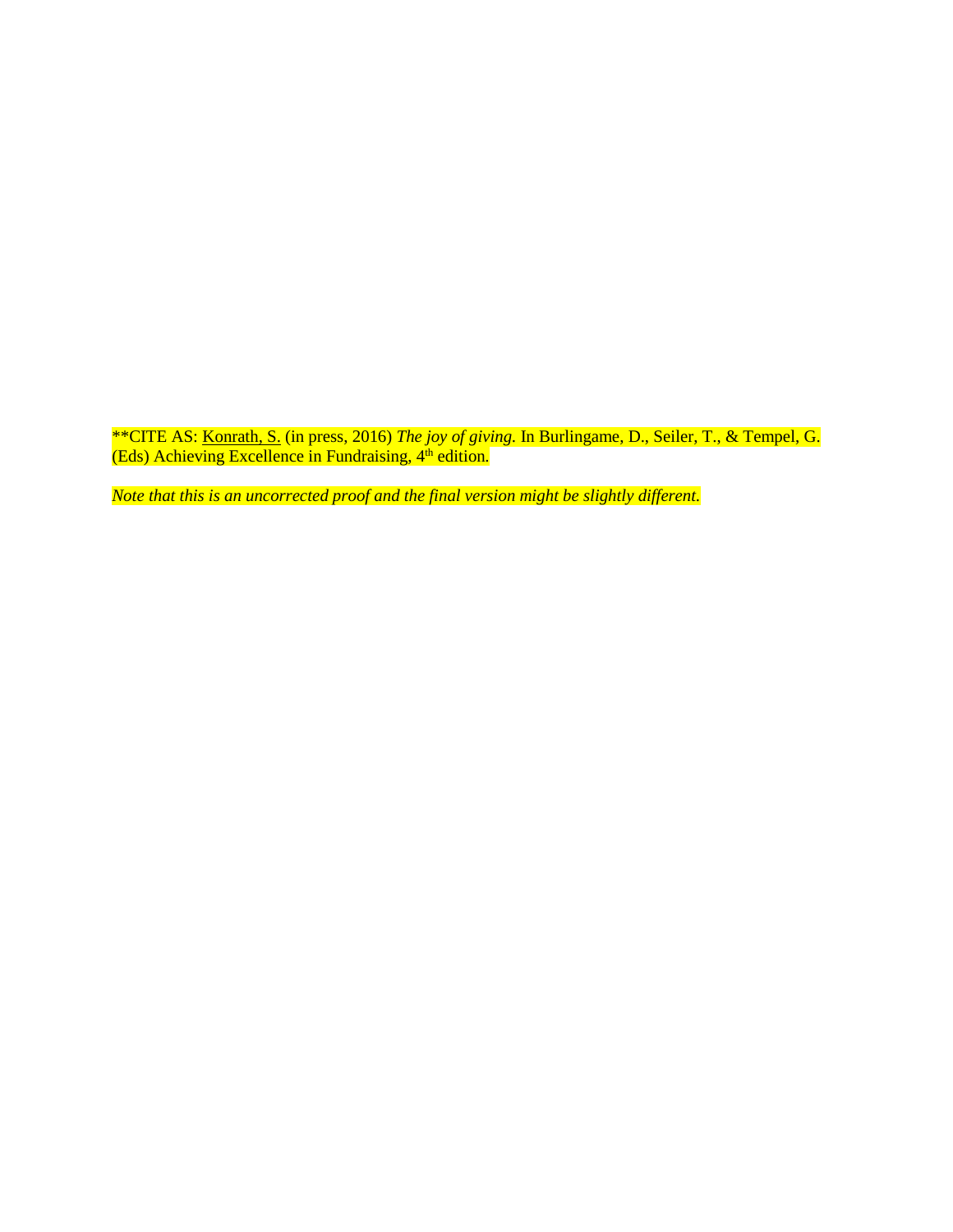# **CHAPTER 2 THE JOY OF GIVING**

#### *By Sara Konrath*

According to the Corporation for National and Community Service, 62.6 million Americans devoted nearly 7.7 billion hours to unpaid volunteer work in 2014, which was valued at an estimated US\$173 billion. Moreover, *Giving USA* has found that over \$358.38 billion was donated to charitable organizations in 2014. Eighty percent of this came from individuals and bequests. Fundraising professionals likely helped to bring a significant portion of individual donations into nonprofit organizations. Development staff are integral to the success of nonprofit organizations.

However, development staff have a high turnover. A recent national study of development directors found that 50 percent of them planned on leaving their current job in the next 2 years and 40 percent of them planned on leaving the field of fundraising altogether. While there are many organizational characteristics that likely feed into fundraisers' levels of job satisfaction, one factor that should not be ignored is fundraisers' *perceptions of themselves*. Therefore, this chapter covers:

- Fundraisers' role in facilitating the joy of giving.
- The psychological benefits of giving.
- The social benefits of giving.
- The physical health benefits.
- Ways to maximize the benefits of giving.

## **FUNDRAISERS ARE GIVERS, NOT TAKERS**

Although fundraisers participate in a number of complex day-to-day activities, most of these are focused in some way on raising money for a nonprofit organization. In other words, their job is to ask people for money. Fundraisers are often seen as salespeople, but the salesperson's role is not fully accurate because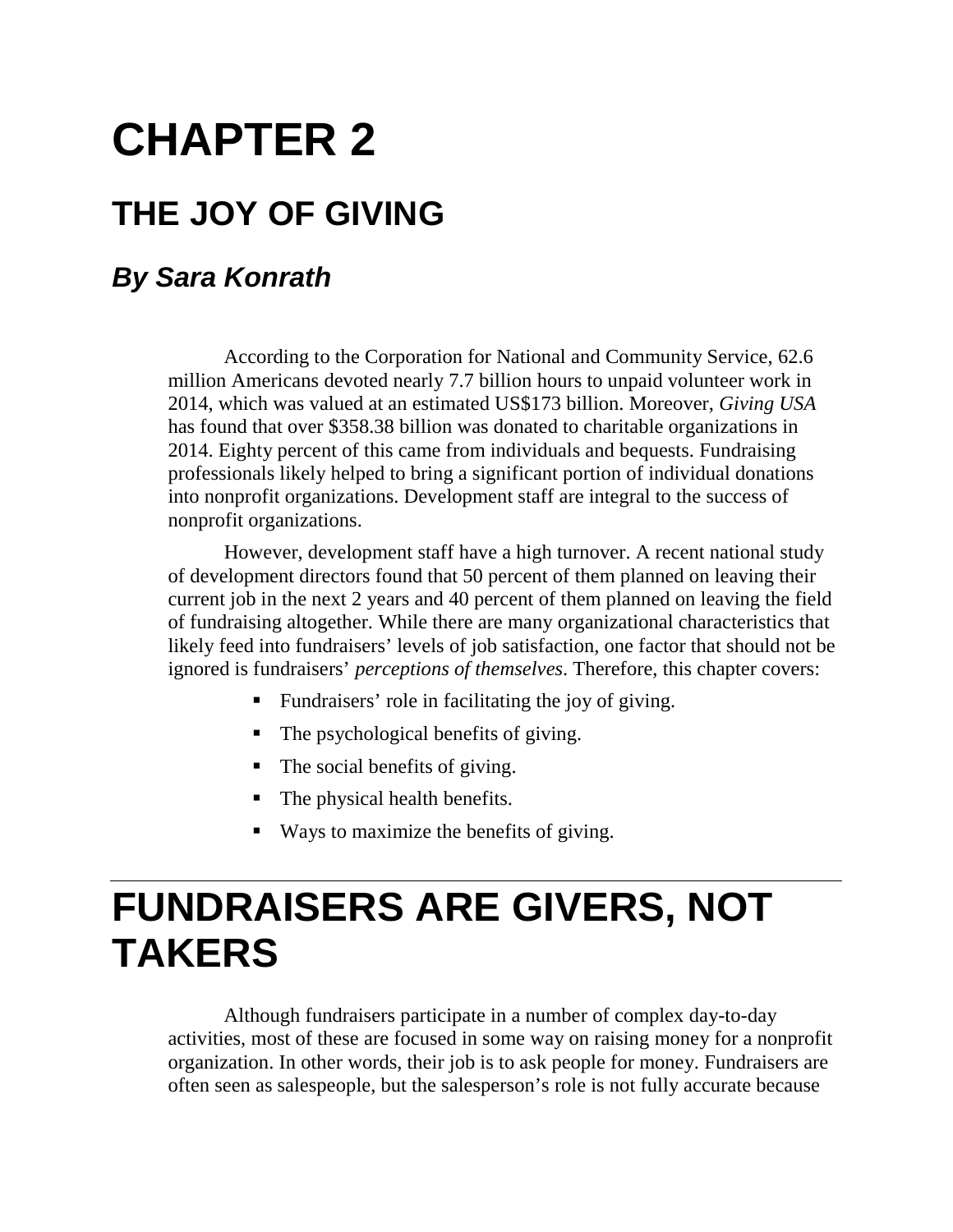salespeople are perceived as being money-oriented and driven by profits. The fundraiser-as-salesperson analogy may make fundraisers see themselves as *takers* – taking hard-earned money and valuable time from those who often do not have much of either. Indeed, a 2014 Gallup Poll found that salespeople are among the least trusted professions in the United States, comparable to politicians.

In more ways, however, fundraisers are actually *givers*. Without fundraisers, nonprofits could not follow their important missions. Donors and volunteers could not be as effective in actualizing their personal values. Fundraisers are the high priests of giving. Most donors cannot directly help people in the most effective way possible. For example, someone who feels genuinely concerned about the plight of homeless people can certainly give money directly to homeless people they encounter, but this is likely to address the problem in a limited and temporary way. Giving to a long-term shelter that also has education and job-training programs may be a better investment in terms of what the donor wants to accomplish. Fundraisers help to match people's values with opportunities to give, and, in doing so, they are helping to feed the hungry, take care of the sick, share musical and cultural experiences, and educate generations of students.

Besides the obvious social good this accomplishes, there has been a lot of research recently on the potential benefits that happen to givers themselves. As Hank Rosso, founder of The Fund Raising School at The Indiana University Lilly Family School of Philanthropy wrote "*Fundraising is the gentle art of teaching the joy of giving.*" This chapter summarizes the research on the health and well-being benefits of giving money (charitable donations) and time (volunteering). When fundraisers help givers to give, they may not realize that they are bringing these givers more happiness and better health. By being mindful of these health and well-being benefits of giving, I hope that fundraisers can see themselves as serving an important giving role, so that they can also personally experience the joy of giving.

## **PSYCHOLOGICAL BENEFITS OF GIVING**

Many of us believe that if we only had more time and money, we would be happier. In fact, there is much research finding that *giving away* our time and money makes us happier, even though after giving we have less for ourselves.

There have been many studies examining volunteering and wellbeing, with the vast majority of them finding that people who regularly volunteer have higher happiness, life satisfaction, and psychological well-being than those who do not volunteer. Of course, volunteers are different than non-volunteers in a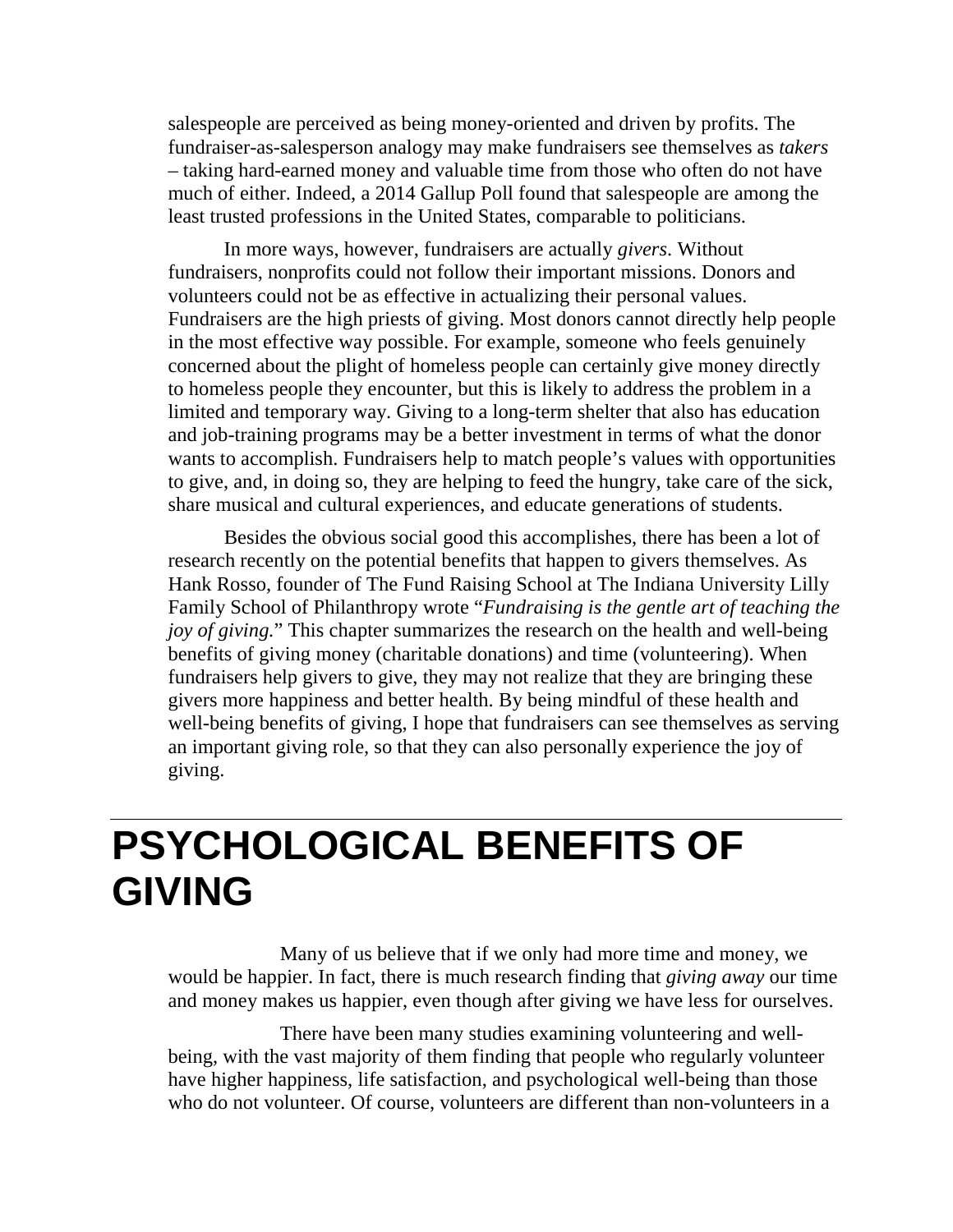number of ways that could explain why they are happier. For example, they tend to have higher incomes and have more social and psychological resources than non-volunteers. However, there has been a lot of research finding that these differences do not fully explain the happiness effects of giving time. Even when scholars statistically control for these variables, the results remain similar.

In addition, a few studies have used a method that is also used to test to see if a new drug works: a randomized control trial. Researchers start with a group of people who are pretty similar at the beginning, and then ask half of these people to volunteer for a period of time and the other half to be on a waiting list. These studies have found that volunteering actually *causes* people to have higher selfesteem and feel less depressed. Other studies find that helping others does not need to be done in the context of a nonprofit organization to increase people's well-being. Being kind to others feels pretty good.

Does giving away money also make people happier? Before answering this question, it is important to note that there is often an overlap between the people who volunteer and those who donate their money. Givers tend to give generously in a variety of ways, so fundraisers should be mindful that sometimes their next big donors are literally right under their noses volunteering for their events and programs. In fact, the "time-ask effect" finds that if people are first asked to give their time to an organization, and then only later asked to make a financial donation, they will give more of both. When people are first asked to make a financial donation, they give less time and money. This is because thinking about money automatically activates concepts of individualism and self-focus.

There are far fewer studies on the psychological effects of giving money compared to giving time, but the results in these studies are pretty consistent. Most of these studies find that giving money to others, including charities, is associated with more happiness than spending it on oneself. For example, one study asked participants to spend a small amount of money (either \$5 or \$20) on themselves versus another person, and then the researchers measured participants' mood at the end of the day. People who spent their money on someone else were happier than those who spent it on themselves, regardless of the amount of money spent. Other research has found that simply *recalling* spending on others has similar mood boosting effects. These positive emotions, in turn, inspire even more giving behavior. Therefore, giving feels good, even if we are just recalling a time when we gave, and these good feelings could pay off in terms of increased donations.

Donating money in the specific context of the workplace not only makes people happier but it has been shown to increase job satisfaction and make people work better on teams. This implies that corporate giving programs should be channeled directly through employees in addition to being handled by corporate development directors. Giving employees a chance to choose where corporate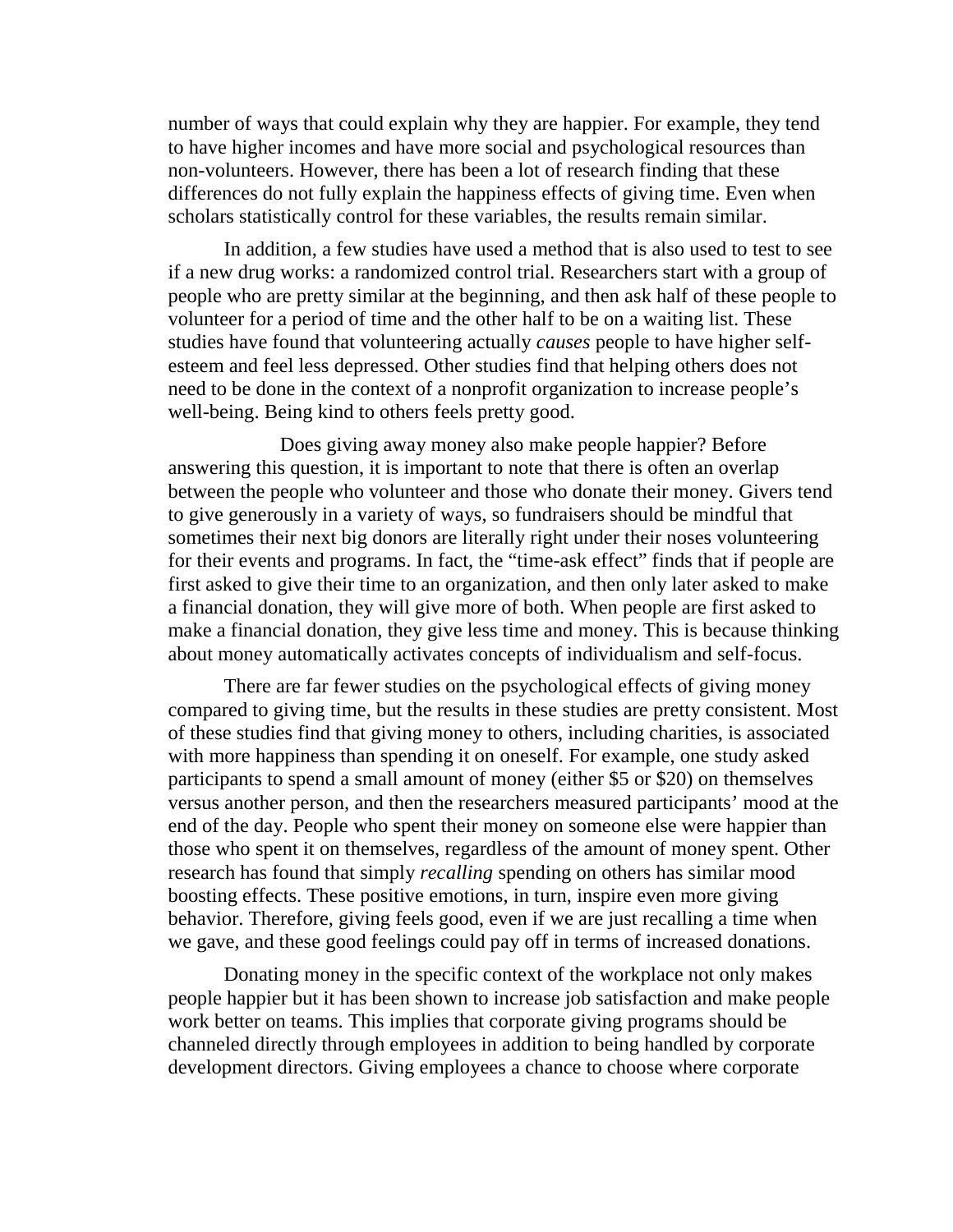charitable dollars should be spent may have implications for employee retention and productivity.

Fundraisers need not worry that they might erase these benefits of giving by sharing the news with potential donors. Even when people are aware of the potential happiness effects of giving, this does not diminish the psychological rewards. Indeed, one study found that donors gave *more* when they learned of the potential happiness-building effects of giving.

Nor should fundraisers worry that these psychological rewards will necessarily be fleeting. Several studies demonstrate that giving is associated with long-lasting good feelings. For example, people who are asked to regularly and frequently do *small kind acts for others* feel happier up to 2 months later. There are similar findings when it comes to *giving money to others*. For example, one study found that people who chose to spend more of their employment bonus on others felt happier up to 2 months later, while another study found that participants who donated more money to charity at one time point were happier up to 9 years later.

Even more incredible is that these happiness boosts seem to be noticeable by outside observers. It is not just that people think they are happier after they give, but it seems as though they are genuinely experiencing more positive emotion.

These effects are pretty strong and have been found in many studies. However, when people are asked to guess which one will make them happier, spending money on themselves versus spending it on others, they have no clue about the powerful effects of giving on their own happiness. Instead, they think they will be happier when spending on themselves. This, in part, could help to explain why people so desperately chase after the latest gadgets and fashion, but it also reveals an opportunity for fundraisers to fill in a knowledge gap.

Not only can giving money make people happier but it also makes them feel richer. A recent study gave some participants the opportunity to make a donation to a needy child, while other participants were not given this opportunity. Donating money made people feel as though they were doing better financially than average. This is despite the fact that objectively they had less money because they just gave some away.

Giving time to others can lead to similar feelings of abundance. A recent paper gave some participants the opportunity to give their time to help others (e.g., write a letter to a sick child) while other participants either spent time on their own or were allowed to leave the experiment early, thus buying them time. Across four studies, the authors found that giving time to others led to more feelings of "time affluence," the subjective feeling of having a lot of free time available. Amazingly, people feel like their schedules are less rushed after giving away time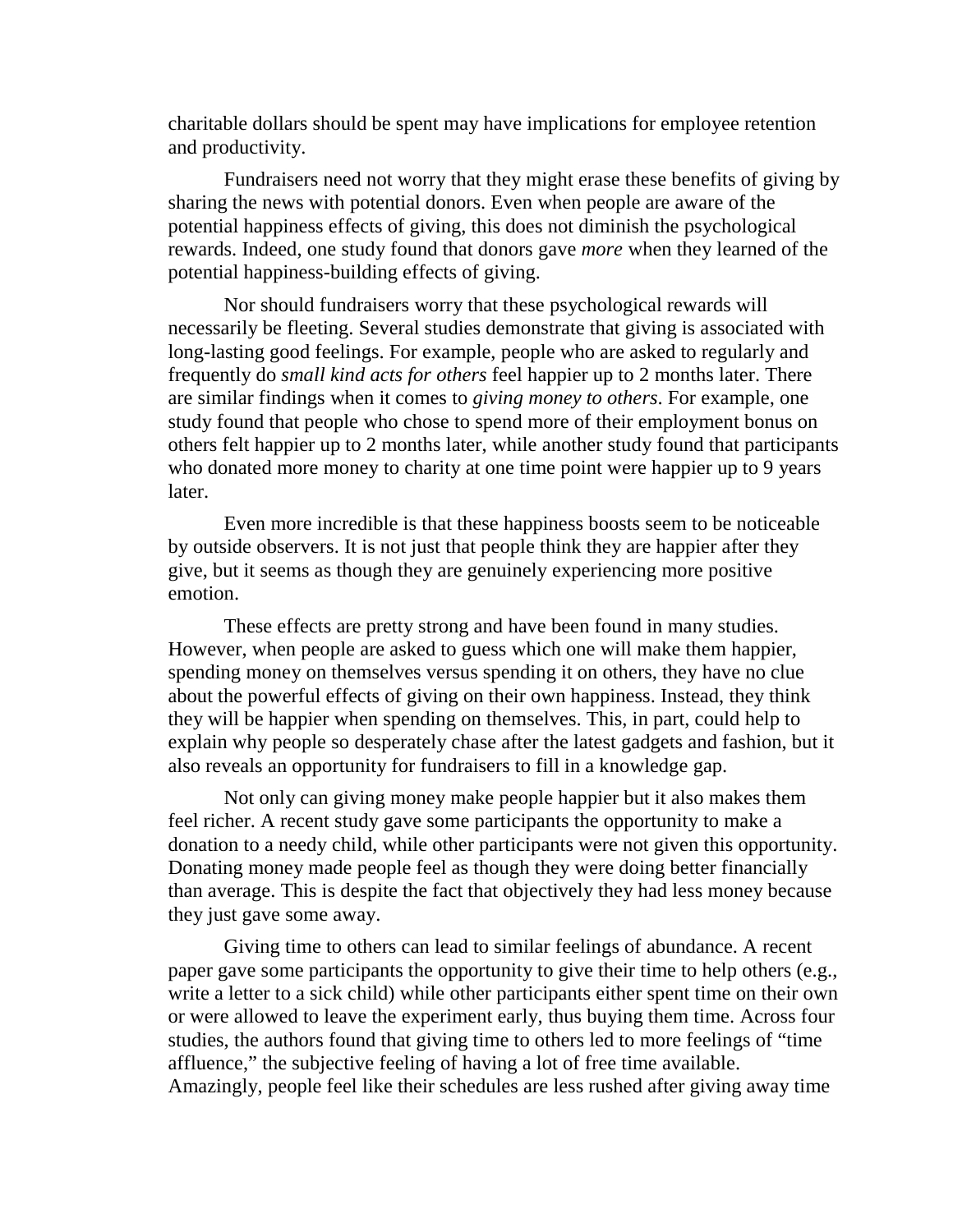to others, despite the fact that objectively they have less time because they just gave some away.

The psychological benefits of giving and volunteering go beyond the increased experience of positive emotions among psychologically healthy populations. Giving is also associated with fewer symptoms of depression and anxiety, which, if untreated, could become full-blown psychological disorders. Among those who have ongoing psychological problems, such as post-traumatic stress disorder or social anxiety, giving can help to manage their symptoms.

## **SOCIAL BENEFITS OF GIVING**

The joy of giving and volunteering can also spread to others.

First, there is research finding that giving is literally contagious. People's giving behavior spreads into their closest friendships and family members, and into their broader social networks. This is because when people are the recipients of generosity or see someone else give, this inspires us to give as well. For example, parents can influence their children by not only giving but by directly talking about their giving behaviors with their children. Parents also have an influential role in the development of giving-related traits in their children. Research has found that there are certain parenting styles that predict more empathic and giving children. Highly involved fathers and parents whose discipline focuses on others' feelings have more empathic children.

On the flip side, parents also have an influence on their children's narcissistic self-focus. Narcissism is a personality trait that involves an inflated sense of self-esteem and entitlement. Just as parents can encourage their children to be more aware of others' needs, they can help to create self-centered and miserly children. All they need to do is indulge their children's every whim, reminding their children of how superior and special they are.

Not only is giving socially learned and spread, but it also enriches people's social relationships, both in quantity and quality. Kind people are likeable and others want to be around them. For example, the number one trait that both men and women are looking for in a romantic partner is kindness. One randomized control trial asked one group of preadolescents to do three small kind acts for others each week for four weeks and another group to visit three new places each week. The researchers found that the teens in the kindness group became more popular with their peers by the end of the study.

Volunteering and donating money to important causes can help people to meet others who share similar passions and more deeply enmeshes people within their local communities. For example, one study found that older adults who were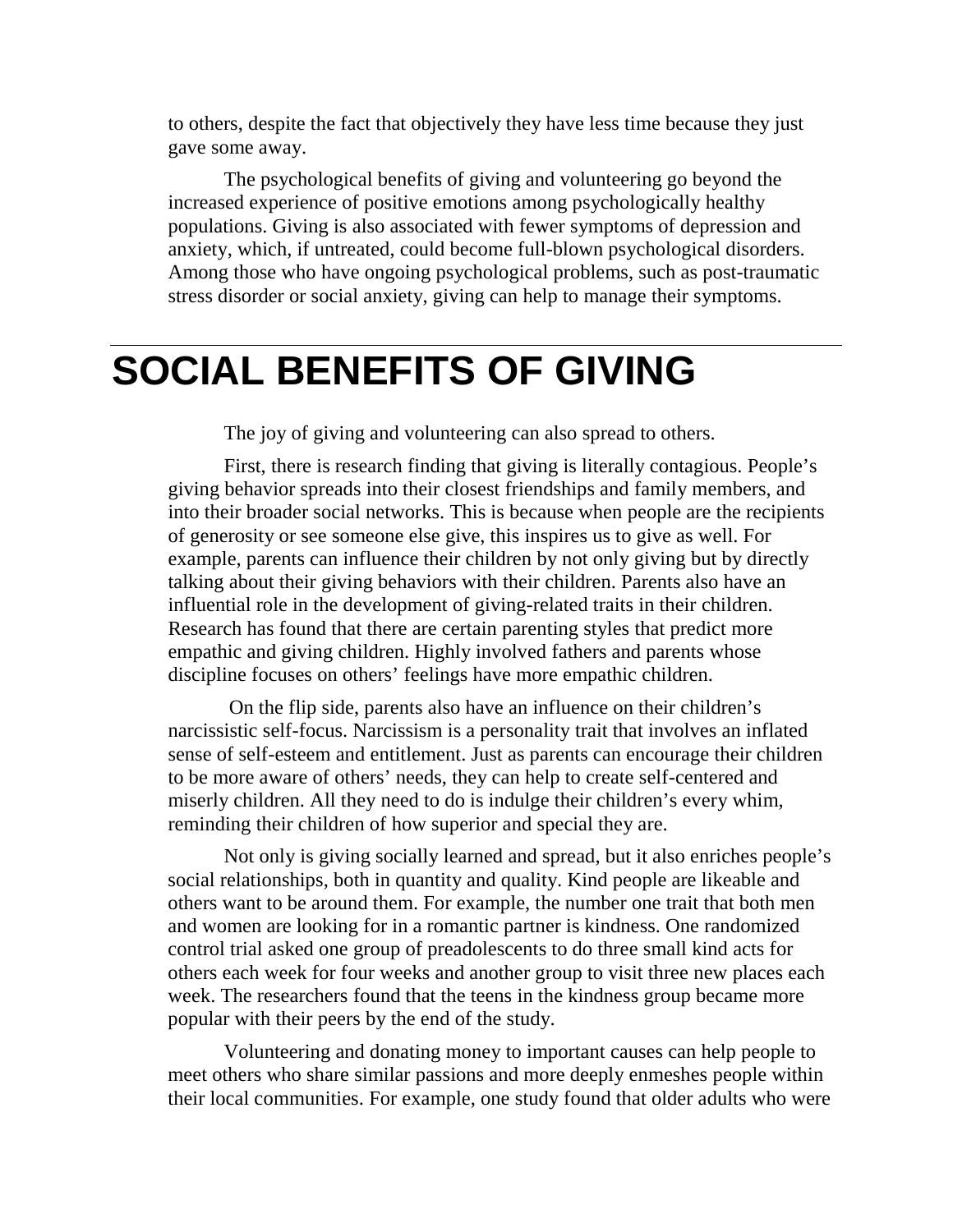assigned to volunteer had more social connections over a period of 4 to 8 months, while those in the wait-list control group had a decline in their number of social connections. Volunteers also experienced a 16.7 percent increase that others would support them if they needed it, while people in the control group experienced a 25.3 percent decline in perceived social support.

Among older adults, volunteering helps people who are dealing with shifting roles, for example, as older adults retire and their children become more independent of them. It can help to give people a sense that they are important and needed, which can help to buffer them from the potential stresses of aging, including losing important social relationships and experiencing declining health.

## **PHYSICAL BENFITS OF GIVING**

There has been a lot of research examining the physical health implications of volunteering and giving. For example, interesting new work has been examining what happens in the brain while people make charitable donations. This research finds that when donating money, the pleasure/reward centers of the brain light up as much as when receiving money. These physiological effects mirror the psychological effects discussed earlier in this chapter.

However, there is only limited research examining the immediate physiological consequences of giving. Our research has found that people who are highly empathic have lower levels of the stress hormone cortisol after stressful events. Other research confirms that shifting one's focus away from the self and toward others can buffer oneself from stressors, and that giving money to others is directly associated with lower cortisol. In addition, volunteering has been shown to be associated with better cardiovascular health in a number of studies.

Taken together, increased positive emotions and decreased stress hormones are likely to have implications for physical health. Indeed, volunteers self-report being healthier than non-volunteers. Our research has found that volunteering is associated with good health, especially for religious people. Perhaps, by volunteering, religious people are affirming their most cherished beliefs to help and serve others.

Giving can also make people physically stronger, at least temporarily. In one study researchers asked people who were waiting for a subway to hold a 5 pound weight with their arms stretched horizontally for as long as they could. They were then given a \$1 payment and half of them were asked to donate it to UNICEF (they all did), while the other half just kept it. People who donated the money were able to hold the 5 pound weight for a longer period of time than those who did not donate the money. Two other studies confirmed that giving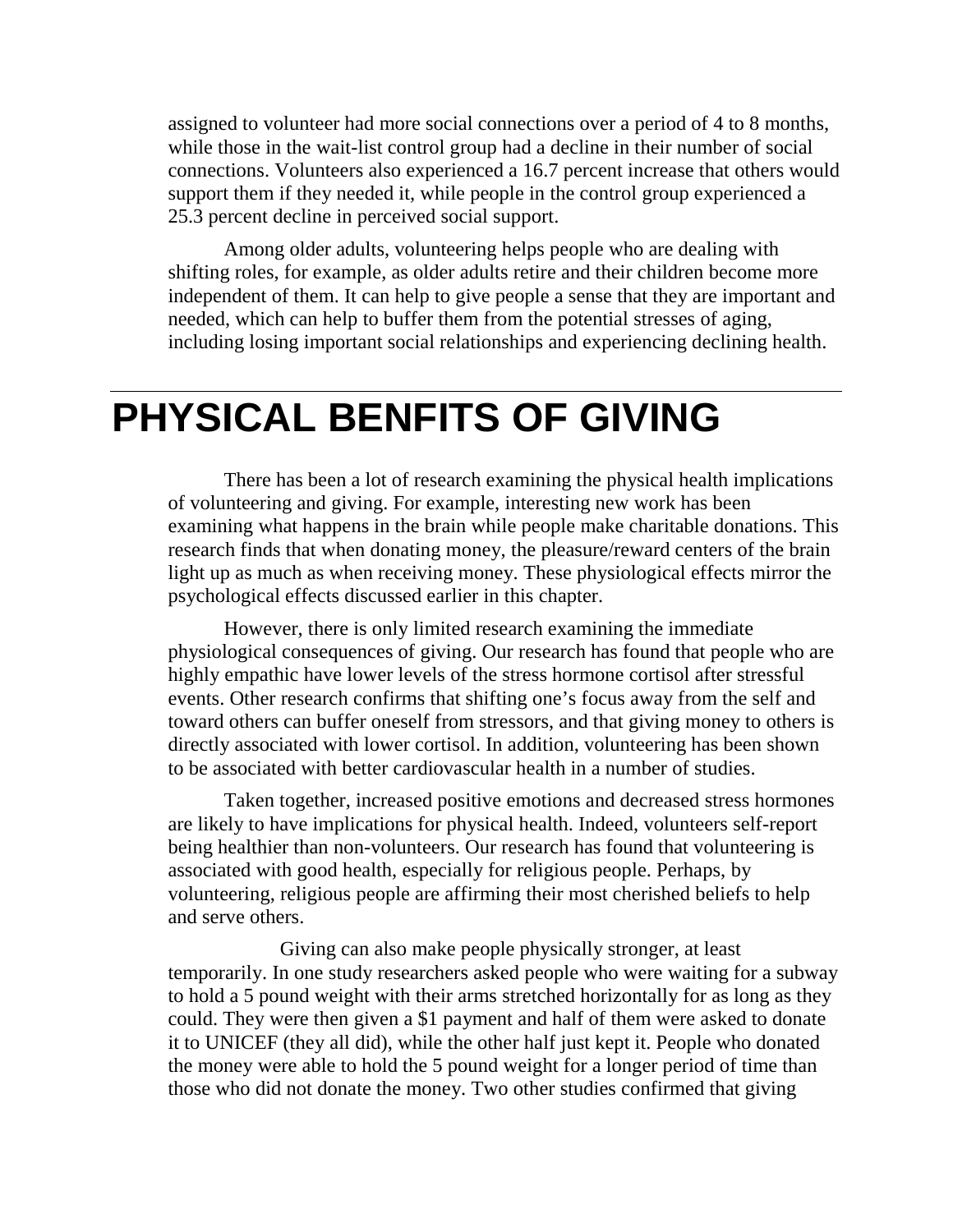literally made people physically stronger. That feeling of "I can make a difference" is literally energizing.

#### **The Joy of Giving Across the Lifespan**

Given all of the benefits of giving described so far, it should perhaps no longer be surprising that volunteering is associated with longevity. An analysis of over a dozen studies across a 25 period found that volunteering is associated with a 47 percent reduced risk of dying overall and a 24 percent reduction in the risk of dying when statistically adjusting for demographic variables. There are no known studies on whether giving money is associated with a reduced mortality risk or whether volunteering is associated with certain causes of mortality more than others (e.g., cancer, heart disease, injuries).

Most of the research so far on the effects of giving time and money have been conducted on older adults, because they tend to have more time to volunteer for nonprofits and to be in studies. Studies have generally found that the health and well-being benefits of giving tend to be stronger as people age. This might be because of different types of volunteer jobs across different age groups or different motives for volunteering as people age. Giving time and money is also associated with more psychological well-being and better health in middle-age adults, adolescents, and even children.

#### **The Joy of Giving Around the World**

Similarly, most of the research on the effects of giving time and money have been conducted on people from North America and Western Europe. However, there is an emerging cross-cultural literature that suggests people from many cultures around the world experience the joy of giving and volunteering.

There are a number of large cross-national studies that take advantage of the Gallup World Poll, which conducts regular large surveys that represent approximately 95 percent of the world's population. These studies have examined between 136 to 142 countries worldwide and confirmed that, in most cultures, volunteering is associated with higher well-being (86 percent of cultures studied) and better health (88 percent of cultures studied), and donating to charity is associated with higher well-being (90 percent of cultures). These results are similar even in poor countries where resources are scarcer, and are not explained by the fact that volunteers and donors may differ in demographic factors such as gender, age, religiosity, and income.

Taken together, all of this research shows that even though of course giving away money and time means that there is less left for the self, it does not feel that way. The *paradox of generosity* is that people feel happier, richer, and healthier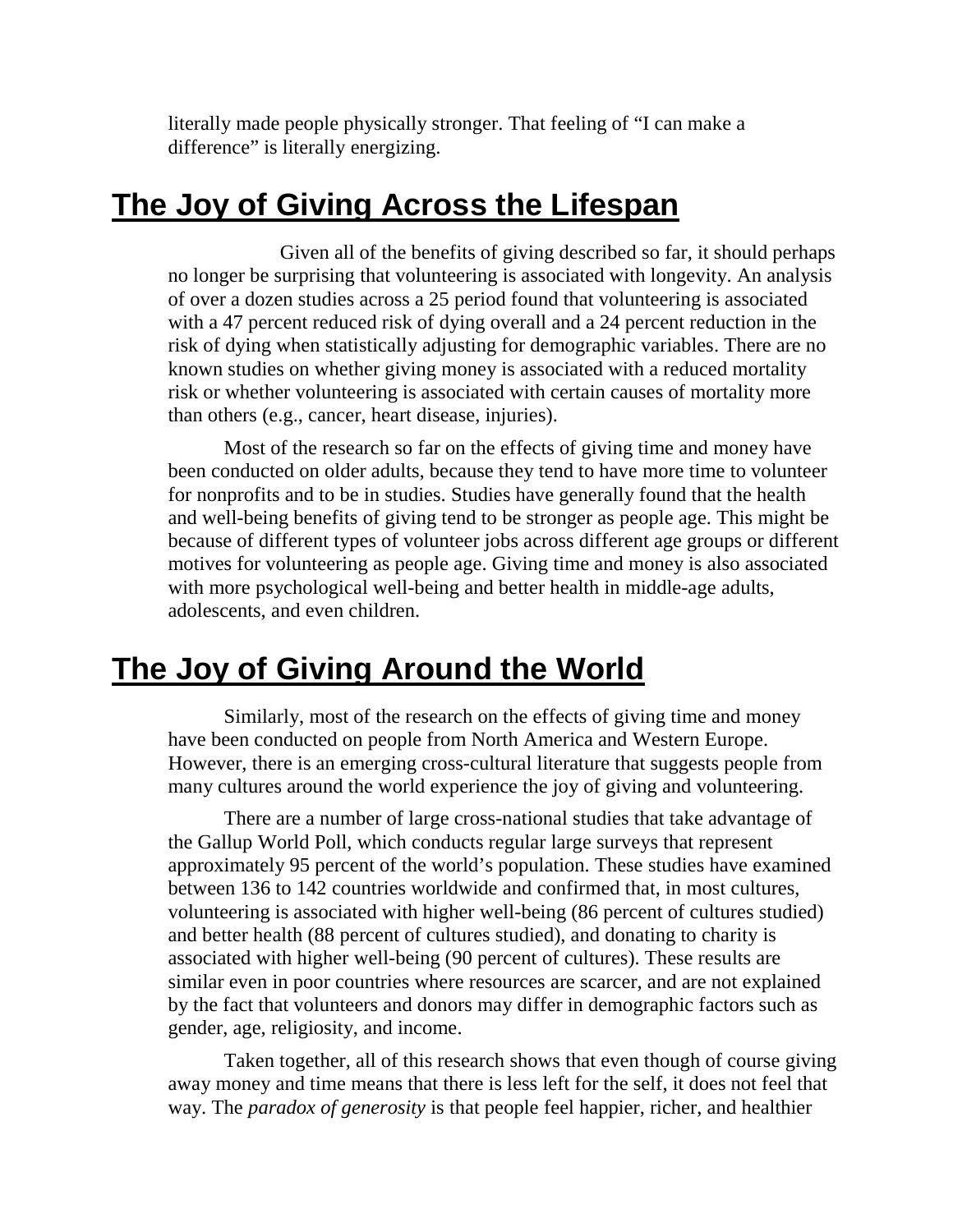after giving their money and time to others. Having money in itself does not make people happier, but the way people spend it can affect their happiness.

## **THE IMPORTANCE OF MOTIVES**

Should we give in order to experience these benefits? No, there is evidence that "nobody can reap the personal rewards that generous practices tend to produce by going through the motions of generosity simply in order to reap those desired rewards" (Smith and Davidson, 2014, p. 7).

There are many different reasons to volunteer. Some of these reasons are more focused on others' needs, such as wanting to help others or joining in with loved ones on causes that are important to them. Others are more focused on how one might personally benefit from helping, such as learning new things, feeling better about oneself, escaping one's troubles, and helping to promote one's career.

One study examined whether the motives of 4085 Australian volunteers were associated with a number of well-being indicators. The researchers found that people who volunteered for other-oriented reasons had higher self-esteem, psychological well-being, and self-efficacy, which is a sense of oneself as competent. These other-oriented volunteers also felt more socially connected. People with the more self-oriented motives of escaping their troubles or promoting their career scored lower on these well-being indicators. One potential personal benefit of volunteering is learning new things, and in this study, having this motive was associated with better well-being.

One of our studies used the Wisconsin Longitudinal Study to examine whether motives for volunteering among a sample of 3376 older adults predicted their risk of dying four years later. We found that older adults who volunteered for reasons related to others' needs had a lower chance of dying four years later. Those who said that they volunteered because they could personally benefit had a slightly *higher* chance of dying four years later. In our study we statistically controlled for a number of different potential explanations for these results, such as their previous mental and physical health and their socioeconomic status. Therefore we know that these results are not because other-oriented volunteers were healthier or richer than more self-oriented volunteers.

When it comes to the reasons that people choose to donate money, there is much less research. So far, scholars have identified several reasons for making donations, without examining the implications for health and well-being. Similar to volunteering, many people donate money because they are aware of the need and they care about the recipients. They also donate because they trust that organizations will use their money appropriately and productively. There are also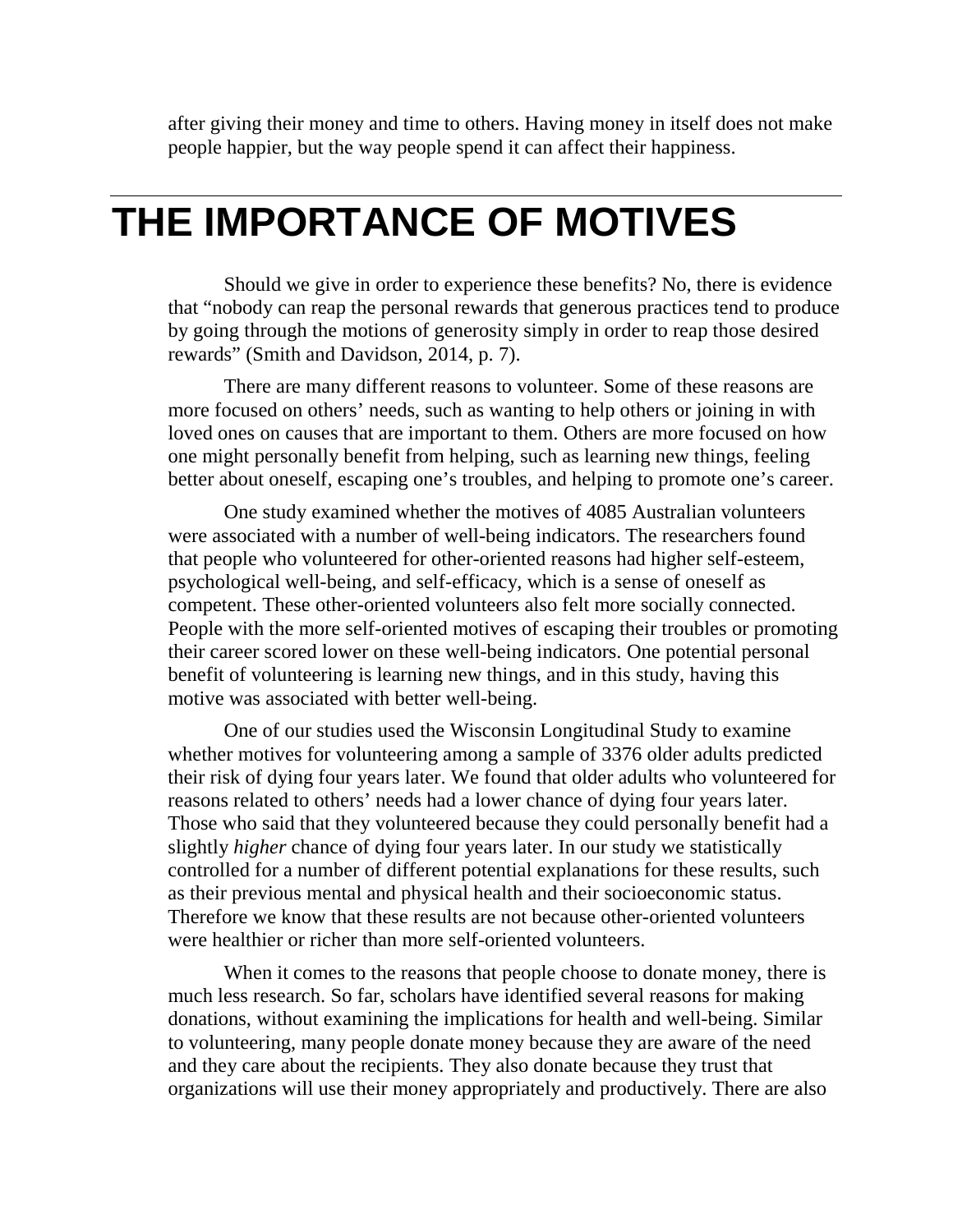a number of less prosocial motives for giving: to avoid being embarrassed when publicly asked to donate or to fit in with others, to gain power or recognition for their gifts, to enjoy tax incentives for giving, to avoid feeling guilty, or to feel good about themselves. One additional major reason that people give is simply because they are asked. Studies find that the vast majority of charitable donations (between 85 and 86 percent) come after being directly asked to give.

Based on the findings that other-oriented motives for volunteering are better for health and well-being, it is likely that other-oriented motives for charitable donations are associated with similar benefits. However, future research will provide more insight on this question.

#### **Maximizing the Joy of Giving**

Besides having other-focused motives, there are a number of practices that seem to maximize the joy of giving.

First, the social aspects of giving seem to contribute to their happiness. For example, when scholars examined a set of 37 studies on the relationship between volunteering and well-being, they found that volunteering was associated with double the amount of happiness when the volunteering activities involved directly interacting with others, versus a more indirect type of helping. There are no known studies that examine similar questions with respect to charitable donations, but I would expect that giving in person (e.g., directly to a fundraiser or at a charity event) would make people happier than giving in other ways (e.g., mail, online, automatic payroll deductions).

Next, there are specific ways to give that can maximize the joy of giving. Framing the giving instruction as more concrete (e.g., make someone smile) instead of more abstract (e.g., make someone happy) increases the happiness of giving to others. Therefore, fundraisers should consider designing their donation appeals to elicit simple concrete behaviors, rather than higher-level conceptual ones.

Giving in a variety of different ways and to different types of people also makes people happier than giving the same way and to the same people over and over again. This suggests that, just like a healthy diet of food, a healthy giving diet should involve variety to avoid the acts becoming routine. Since some of the joy of giving comes from its novelty, fundraisers should think about how to encourage a variety of giving experiences among their constituents.

At times, it is not even necessary to actually give in order to experience the joy of giving! As in the case of motives, the psychological aspects of giving and donating are at least as important as the behaviors themselves. For example, simply counting the number of kind acts that one performs can make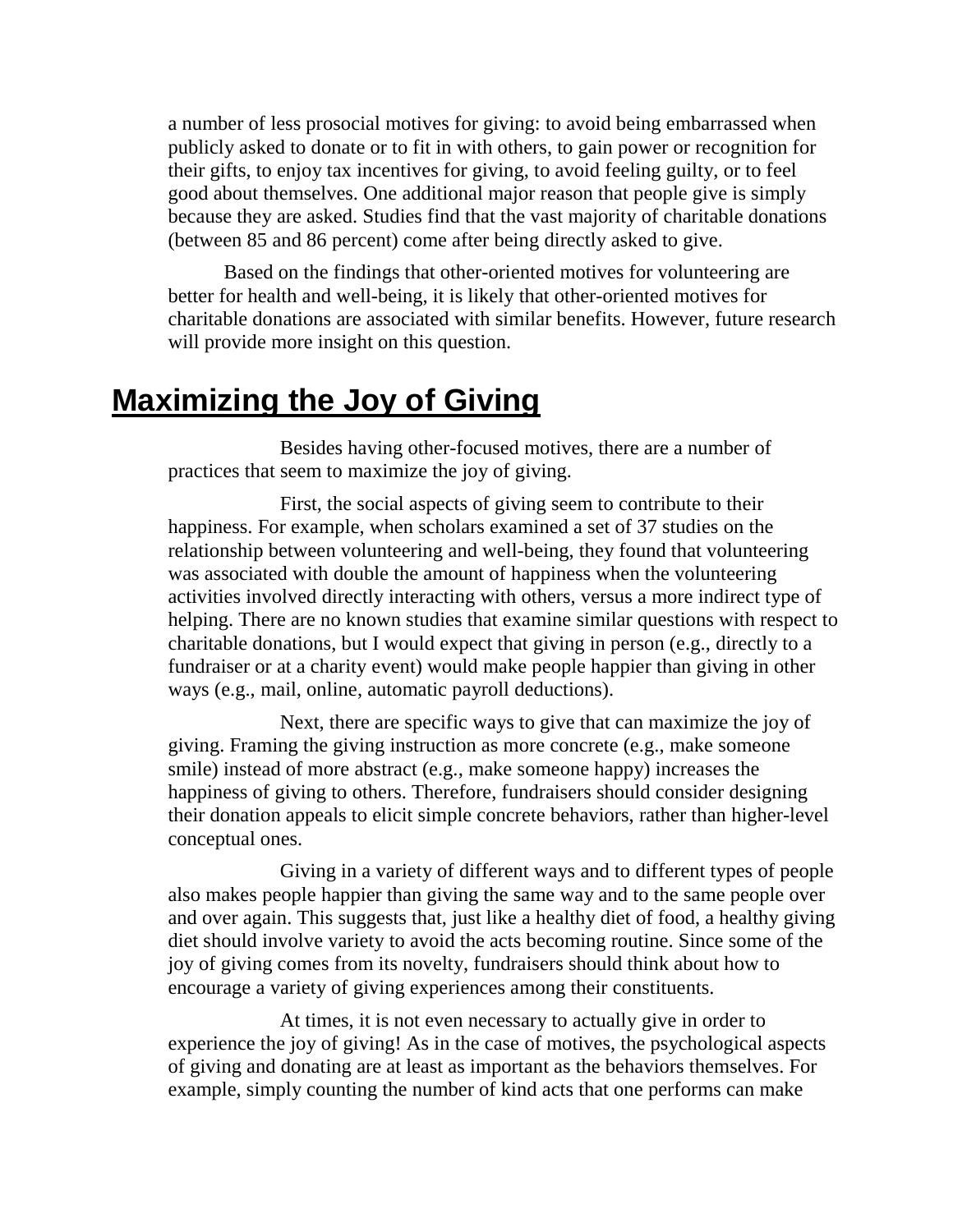people happier. People who became more aware of their kind acts by counting them ended up feeling happier and more grateful compared to control participants. Altruistic attitudes also matter, such as saying that you enjoy helping others or that you try to help even if others can't return the favor. In fact, altruistic attitudes at one time point had a larger independent effect on positive emotions than prosocial behaviors such as volunteering for a nonprofit organization or helping friends. It is the thought that counts – being ready to serve and help matters, even if actual opportunities for helping do not present themselves.

#### **Why Is Giving Good for People?**

Why is giving good for people's health? The ultimate why, in terms of why *as a species* we should find giving so rewarding, is that we are hard-wired for face-to-face contact that includes lots of mutual touch, eye contact, and smiles. Such interactions activate a complex bonding and stress regulation system that originates in parental caregiving, but generalizes beyond infants and to any distressed person. Ultimately, I believe that giving is good for us because when giving to others we are acting in accordance with our deepest natures.

However, we can also analyze specific processes that happen *in the moment* when someone is giving, versus *over time*, after repeated practices of giving.

The immediate act of giving causes people to shift their focus of attention away from themselves and toward others. Focusing on the self can be quite toxic for mental health, while shifting one's focus of attention toward others can reduce anxiety and stress. Indeed, one study found that volunteering helped people to take their minds off their work during leisure time and create new psychosocial resources to cope with stress. Other leisure activities did not seem to have such benefits.

When giving, people also tend to make comparative judgments about the situations of the recipients versus their own situations. Giving helps people to feel more gratitude for their own situations; "*It could be worse*." In one study that provides some initial support for this idea, people felt higher life satisfaction after giving to a charity that helped poor people than after giving to a charity that did not involve a downward comparison. However, this might be because giving to people directly is more pleasurable than more indirect giving.

As reviewed in this chapter, giving leads to more positive emotion in the moment, which helps to repair and restore one's mind and body from stressors. Positive emotion in itself predicts healthier and longer lives, so the "joy of giving" in itself may be a critical explanation for the physical health benefits of giving.

It is also worth underscoring the increases in physical activity that come with giving. For example, one study found that volunteers had a 31 percent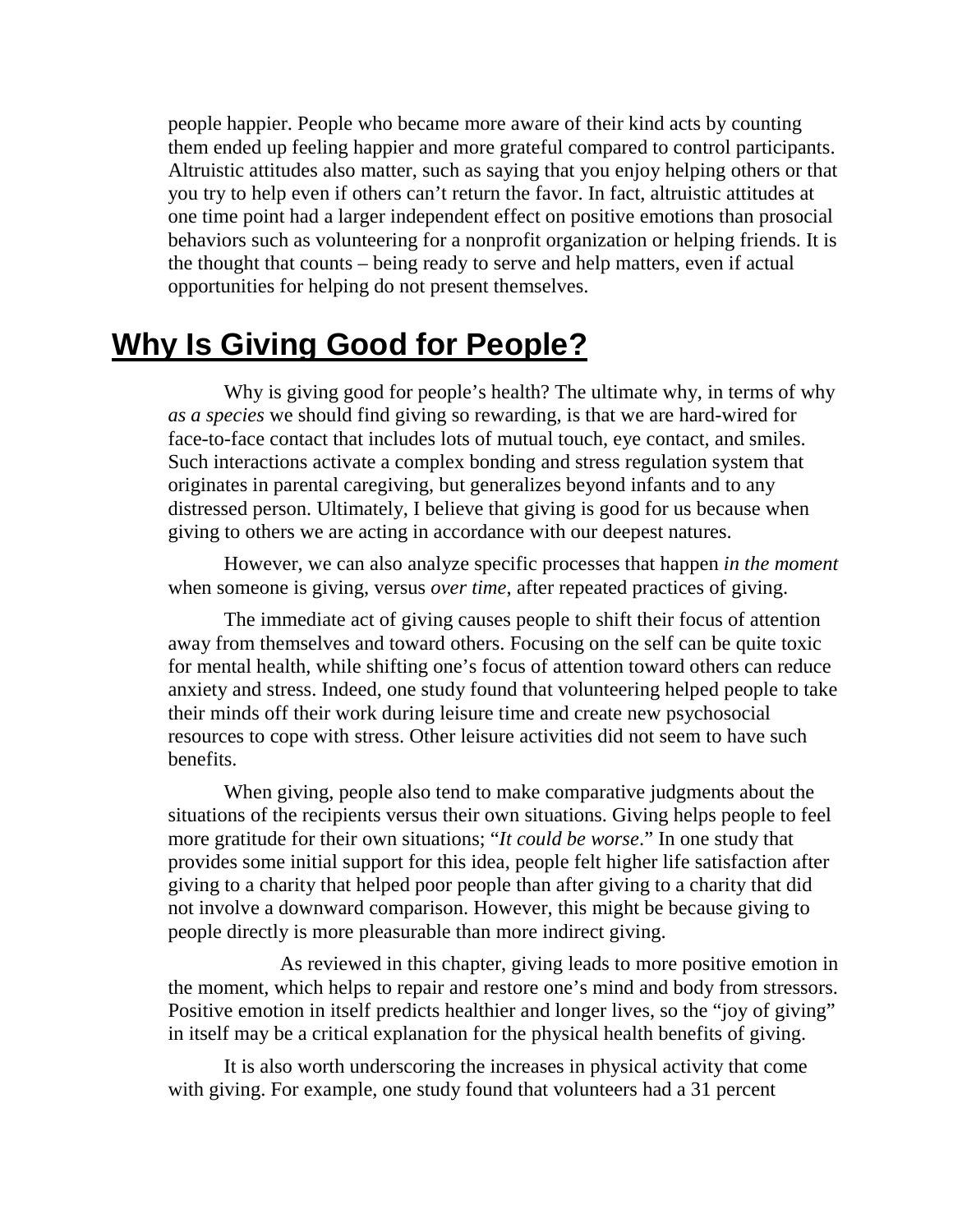increase in the distance walked each week, while control group participants declined by 9 percent. Volunteering means getting off the couch and out of the house, and physical activity in itself is associated with better health and well-being and greater longevity.

Next, what happens *after* repeated giving interactions? Over time, giving makes people see that they have an important role to play in relieving others' suffering and making others happy. In other words, giving increases givers' sense of meaning and purpose in life. Studies have found that people with a defined sense of purpose in life live longer and healthier lives than those with a less defined sense of purpose.

Over repeated giving interactions, people start to meet like-minded others, feel more connected and less lonely, and increase their sense that others are there for them. In themselves, social connections predict healthier and longer lives. Repeated giving interactions are like deposits into a resilience bank account with compound interest. All of the potential explanations of why giving is associated with better health have something in common: they help people to deal with unanticipated negative life events and stressors. For example, studies have found that volunteering helps people to deal with changing roles and provides a sense of stability in unstable situations. Giving to others functions as a social insurance policy – that if something bad happens, everything will be okay. Again, this is as long as the giving comes from a true spirit of generosity.

### **Is There Such a Thing as Giving Too Much?**

Of course, it is possible for people to give beyond their means in terms of time and money, but I suspect that joyful givers know their limits.

When it comes to volunteering, studies have found that volunteering between 1 and 15 hours per week is associated with optimal health and well-being. Volunteering less than 1 hour per week is not beneficial, perhaps because this represents more intermittent volunteering, rather than regular weekly practices of giving.

As for charitable donations, one recent study found that Americans who donated 10 percent of their money were happier than those who donated less than 10 percent of their money. The authors used 10 percent as a cutoff point since some religions encourage this amount of giving; however, they did not explore whether there a point at which giving was no longer associated with increased happiness. This could be because it was highly unusual for people to give this much away – only 2.7 percent of their participants did so. Another study found that the more money people gave, the higher their psychological well-being, and the authors did not find any cutoff point after which there were fewer benefits of giving. In fact, spending money on others is associated with increased well-being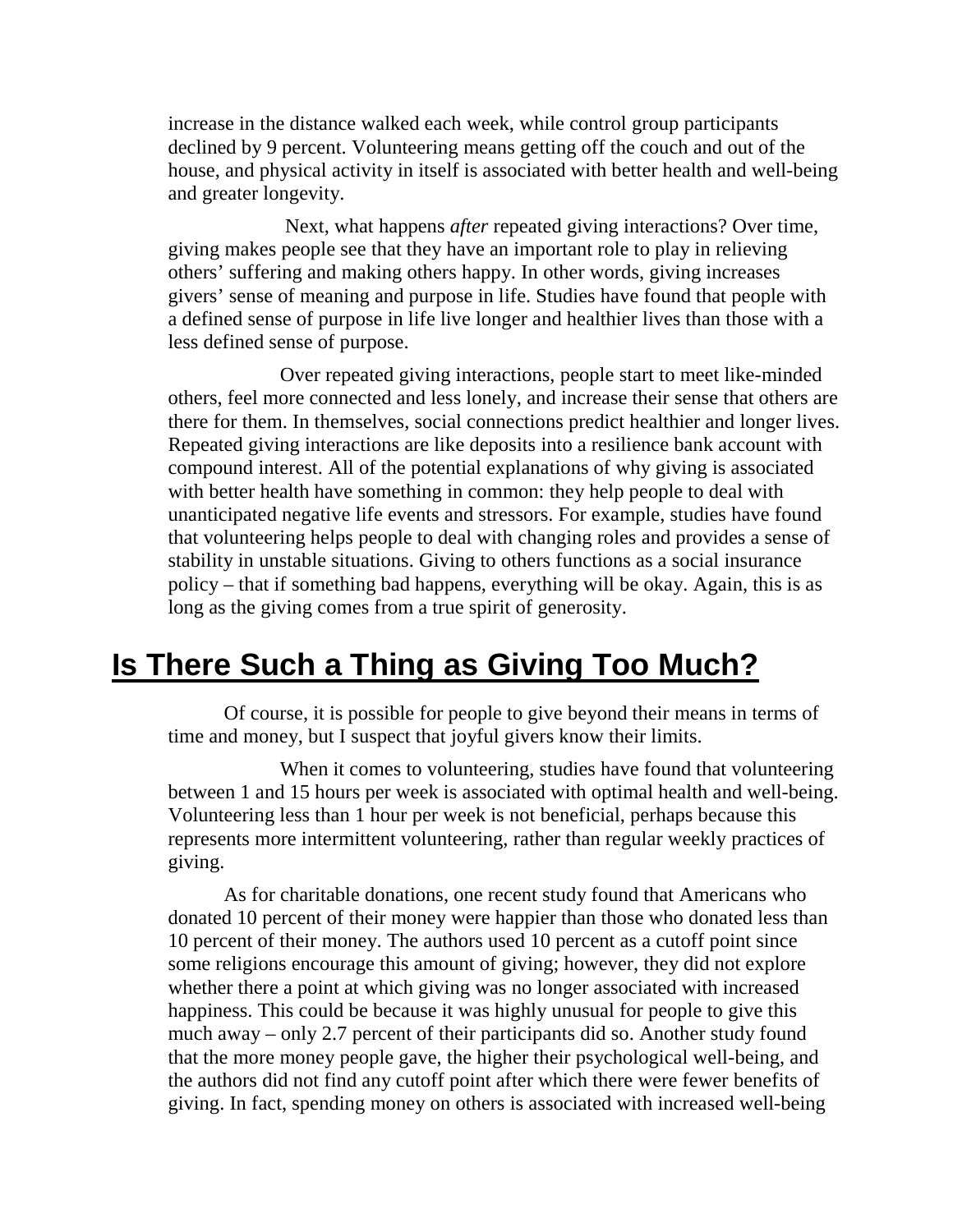even in relatively poor countries. However, it seems reasonable to assume that at a certain point, donating to charity might be bad for well-being, especially if people give to the point that they cannot take care of their own needs. Such over-giving is rare, and the more common problem is *under*-giving.

In general, it seems best for people to give from their surplus resources. For example, it might be better for lower income people to give their time than their money, since researchers have found that volunteering predicts higher happiness in low income people compared to high income people. This might have to do with available resources of lower income people, who may have more surplus time than money.

Finally, when it comes to other acts of kindness, the more people give and the more they make giving part of the practice of their everyday life, the more joy they experience from giving. For example, performing nine acts of kindness per week leads to more happiness than performing three acts per week.

### **A Daily Dose of "Vitamin G"**

Doctors regularly recommend that their patients make healthy eating choices, get lots of physical activity, and refrain from smoking. Yet at this point in time, it is hard to imagine that doctors would recommend a daily dose of Vitamin G (giving) to their patients. However, as more research on the links between altruism and health emerges, perhaps one day giving will be included in the list of healthy lifestyle behaviors. Until then, development professionals play an important role in disseminating this information. By helping others to give by keeping up with the latest research on the health effects of givers, fundraisers are giving as much (or even more) than the donors that they cultivate.

## **CONCLUSION: A RECIPE FOR GIVING**

It seems appropriate for a chapter title that refers to a famous cookbook to end with a recipe for giving. These measurements and ingredients are taken from previous research summarized in this chapter, but expert givers (like expert cooks) will make changes to suit their lifestyle and preferences. These are just guidelines, and there is still a lot left to know about how to optimize giving for our health and well-being.

When using this recipe givers must understand that there are many ways to be generous. Overall, I recommend creating *practices of generosity* since research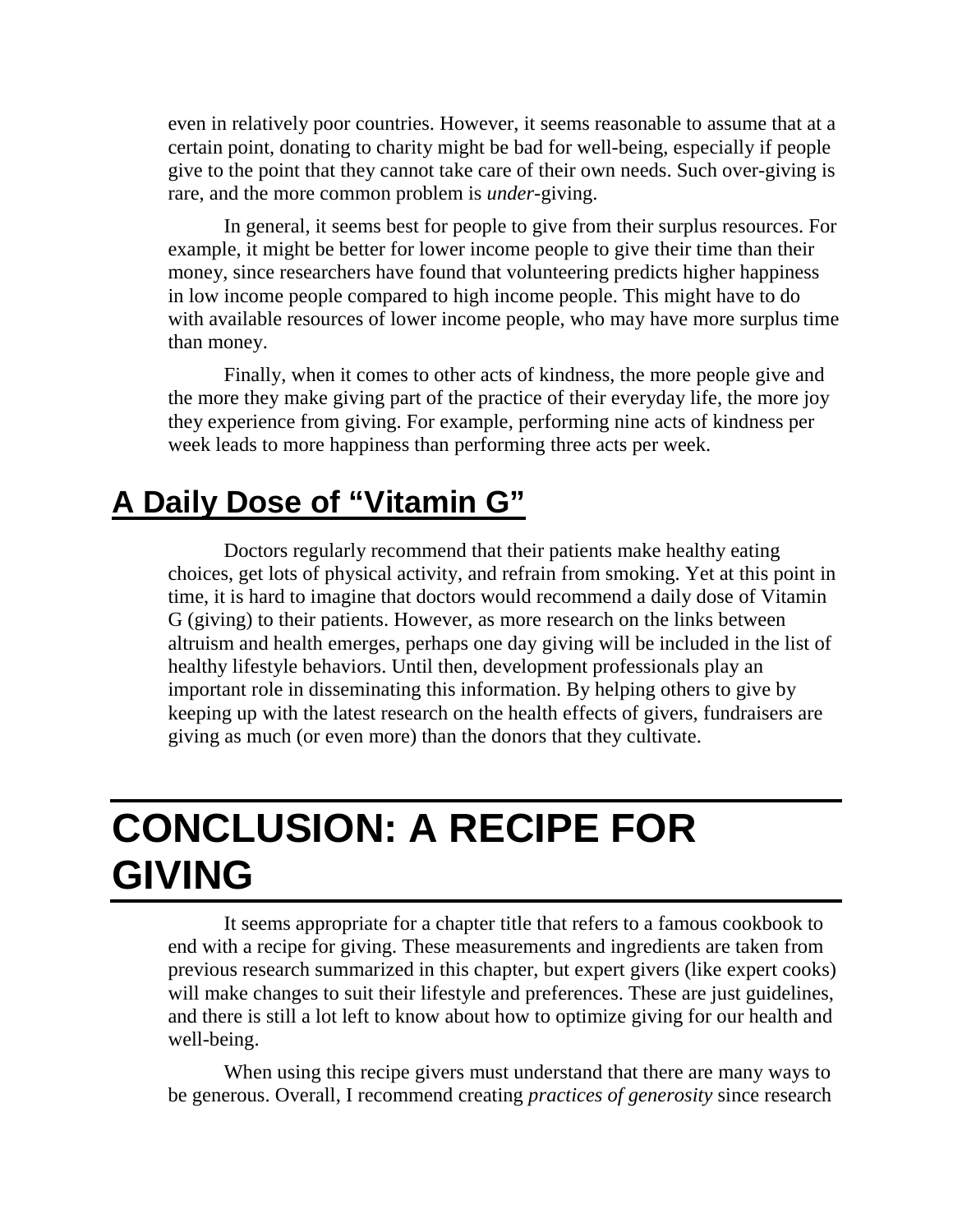finds that such regular practices are what seem to drive the psychological benefits of giving. Whether you are a marathon runner, a concert pianist, or learning a new language, the best way to become an expert at a new skill is to break it down into smaller repeated pieces that can be practiced regularly, typically at least once per day. The recipe for "Giving Goulash" is as follows:

- Slice and dice your schedule and budget so that you can give your time and money to nonprofit organizations. This will create regular times to practice and prioritize generosity.
- Add specific concrete giving goals (e.g., make someone smile, feed a child).
- Reduce your focus on the self and increase your focus on others when giving. Let your self-focus simply evaporate as others' needs become central.
- Measure your kind acts: pay attention to the ways that you give to others, whether it's opening a door for a stranger, letting a neighbor borrow a tool, listening to others, or volunteering and donating to charities.
- Add a pinch of gratitude for the resources that allow you to give.
- Mix with social interactions: give together with other people to maximize the benefits.
- Season with a willingness to be the recipient of others' giving. Allowing others to give to you not only benefits them in all the ways described in this chapter but helps you to avoid compassion fatigue.
- Variety is the spice of giving. Give in many different ways to maximize flavor.
- Simmer the different ingredients of giving in oxytocin, the bonding and stress regulation hormone.
- Be ready to serve whenever is needed, with a caring attitude toward others.
- Savor the pleasure of making a difference in others' lives.
- Repeat often, whenever you see someone hungry for kindness.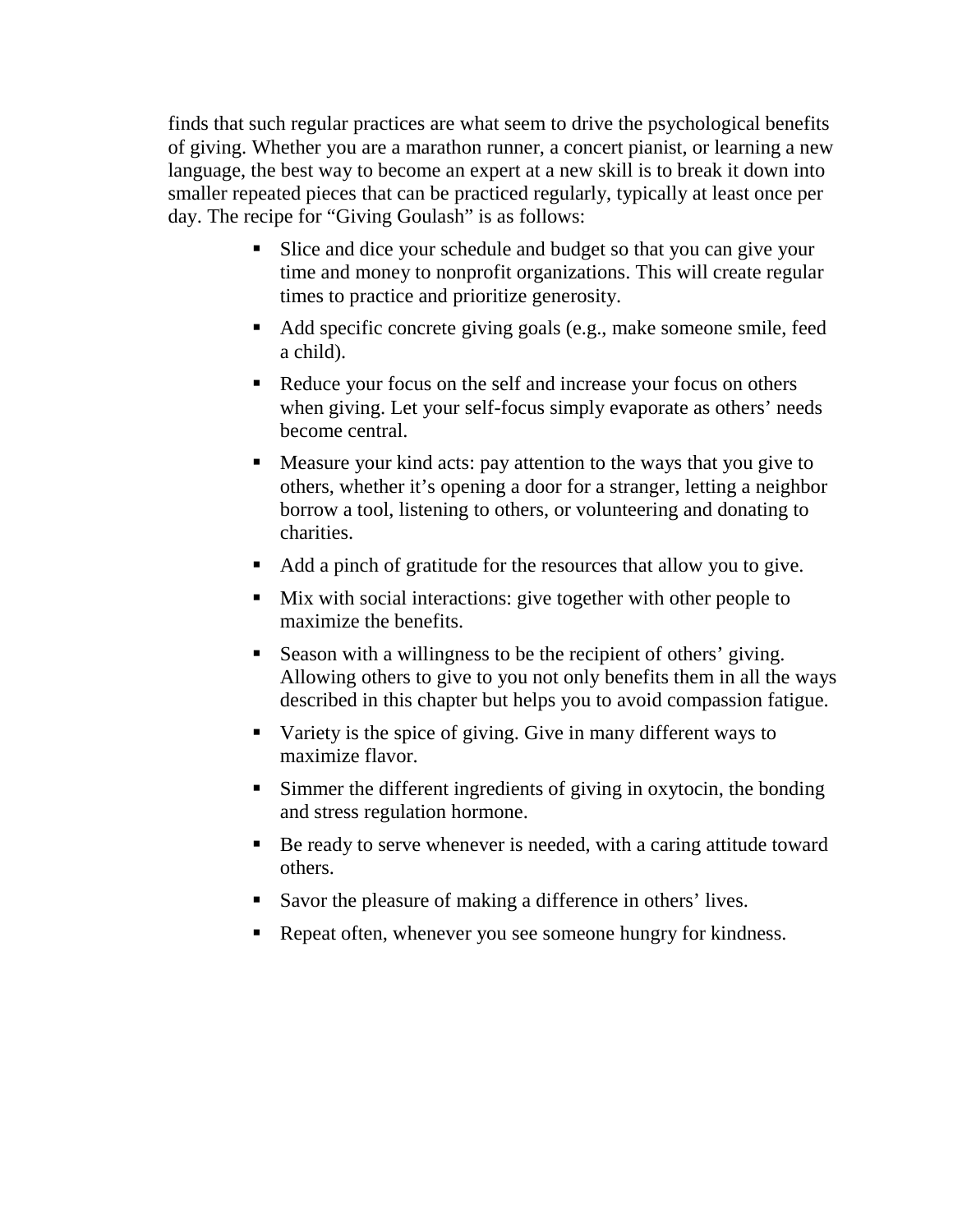# **DISCUSSION QUESTIONS**

- 1. Compare and contrast the effects of giving money versus giving time on givers' health and well-being. Is there more research on one area or the other? Is giving money or time better for health and well-being?
- 2. Do you think that there are some people or circumstances for which giving might be harmful, rather than helpful, for health or well-being?
- 3. If someone feels good after donating his/her money or time to a charitable organization, does this mean that his/her actions were not altruistic?
- 4. How can fundraisers apply these findings to their own professional practice?
	- a. How might this information be used to help them feel more satisfaction with their jobs?
	- b. How might this information be used to help them achieve their fundraising goals?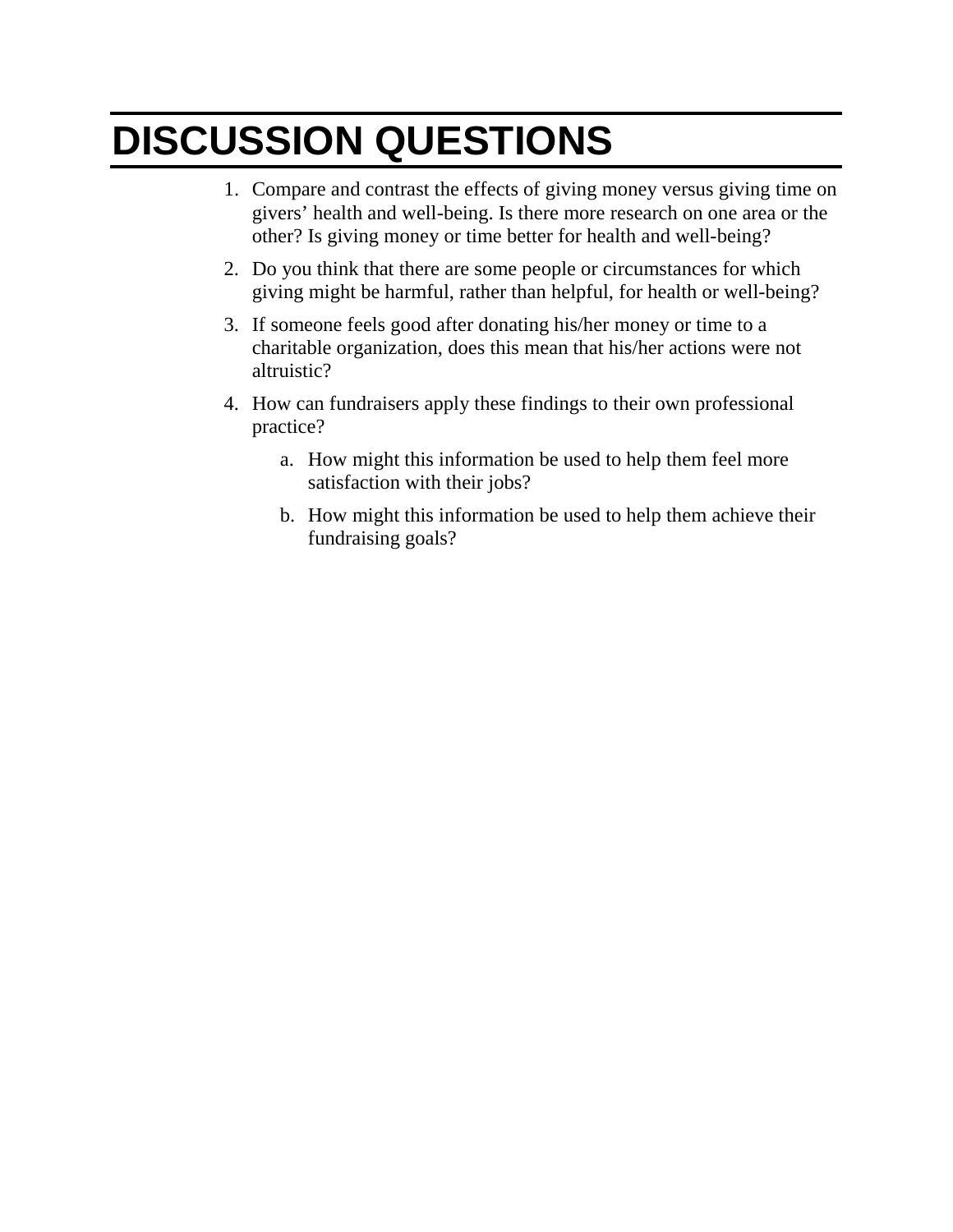## **Key References/Further Reading**

- Aknin, L., Barrington-Leigh, C. P., Dunn, E. W., Helliwell, J. F., Biswas-Diener, R., Kemeza, I., and Norton, M. I. 2013. "Prosocial Spending and Well-Being: Cross-Cultural Evidence for a Psychological Universal." *Journal of Personality and Social Psychology*, 104(4), 635–652.
- Anderson, N. D., Damianakis, T., Kröger, E., Wagner, L. M., Dawson, D. R., Binns, M. A., and Cook, S. L. 2014. "The Benefits Associated with Volunteering among Seniors: A Critical Review and Recommendations for Future Research. *Psychological Bulletin*, 140(6), 1505–1533.
- Bekkers, R., Konrath, S., and Smith, D. H. 2014, in press. "Conducive Biological Influences (Genetics, Physiology, Neurology, and Health). In D. H. Smith, R. Stebbins, and J. Grotz (eds.), *The Palgrave Research Handbook of Volunteering and Nonprofit Associations*
- Bekkers, R. and Wiepking, P. 2010. "A Literature Review of Empirical Studies of Philanthropy: Eight Mechanisms that Drive Charitable Giving." *Nonprofit and Voluntary Sector Quarterly*.
- Calvo, R., Zheng, Y., Kumar, S., Olgiati, A., and Berkman, L. 2012. "Wellbeing and Social Capital on Planet Earth: Cross-National Evidence from 142 Countries." *PLoS ONE*, 7(8), e42793.
- Dunn, E. and Norton, M. 2013. *Happy Money: The Science of Smarter Spending*. New York, NY: Simon and Schuster.
- Fried, L., Carlson, M., Freedman, M., Frick, K., Glass, T., Hill, J., Zeger, S. 2004. "A Social Model for Health Promotion for an Aging Population: Initial Evidence on the Experience Corps Model." *Journal of Urban Health*, 81(1), 64–78. doi: 10.1093/jurban/jth094.
- Harbaugh, W. T., Mayr, U., and Burghart, D. R. 2007. Neural responses to taxation and voluntary giving reveal motives for charitable donations. *Science*, 316(5831), 1622–1625.
- Holt-Lunstad, J., Smith, T. B., and Layton, J. B. 2010. "Social Relationships and Mortality Risk: A Meta-analytic Review." *PLoS Med*, 7(7), e1000316. doi: 10.1371/journal.pmed.1000316.
- House, J., Landis, K., and Umberson, D. 1988. Social relationships and health. *Science*, 241(4865), 540–545. doi: 10.1126/science.3399889.
- Kumar, S., Calvo, R., Avendano, M., Sivaramakrishnan, K., and Berkman, L. F. 2012. "Social Support, Volunteering and Health around the World: Cross-National Evidence from 139 Countries. *Social Science and Medicine*, 74(5), 696–706.